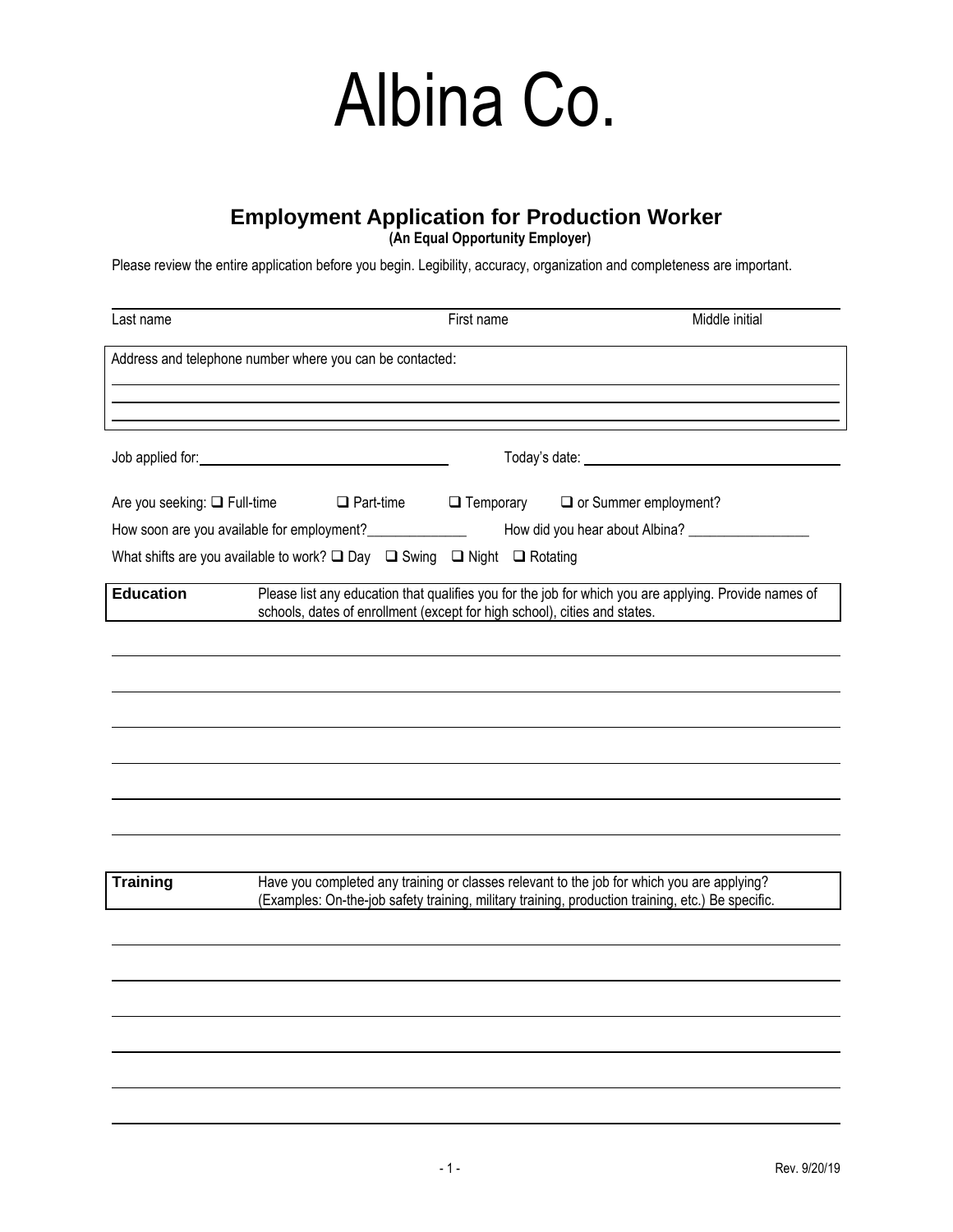| <b>Special</b><br><b>Skills</b>            | Do you have any special skills or experiences that are relevant to the job for which you are applying?<br>(Examples: Experience operating plant or office machines, computer skills, experience in warehouse<br>jobs, skills in maintaining or repairing office or plant machines, etc.) Be specific. |                            |                         |    |
|--------------------------------------------|-------------------------------------------------------------------------------------------------------------------------------------------------------------------------------------------------------------------------------------------------------------------------------------------------------|----------------------------|-------------------------|----|
| <b>Experience and</b><br><b>Activities</b> | We want employees to advance. Describe any job experience, school or other activities that<br>demonstrate your desire and ability to advance or learn new skills.                                                                                                                                     |                            |                         |    |
|                                            |                                                                                                                                                                                                                                                                                                       |                            |                         |    |
|                                            | Have you ever worked for Albina before? □ Yes □ No                                                                                                                                                                                                                                                    |                            | If yes, when?           |    |
|                                            | In what job position(s)?                                                                                                                                                                                                                                                                              |                            |                         |    |
| <b>Work Experience</b>                     | Please list your work experience beginning with your most recent job held.<br>If you were self-employed, give company name.                                                                                                                                                                           |                            |                         |    |
| Employer:                                  |                                                                                                                                                                                                                                                                                                       | Name of last<br>supervisor | <b>Employment dates</b> |    |
| Address:                                   |                                                                                                                                                                                                                                                                                                       |                            | From                    | To |
| Phone:                                     |                                                                                                                                                                                                                                                                                                       | Your last job title        |                         |    |
| Reason for leaving                         |                                                                                                                                                                                                                                                                                                       |                            |                         |    |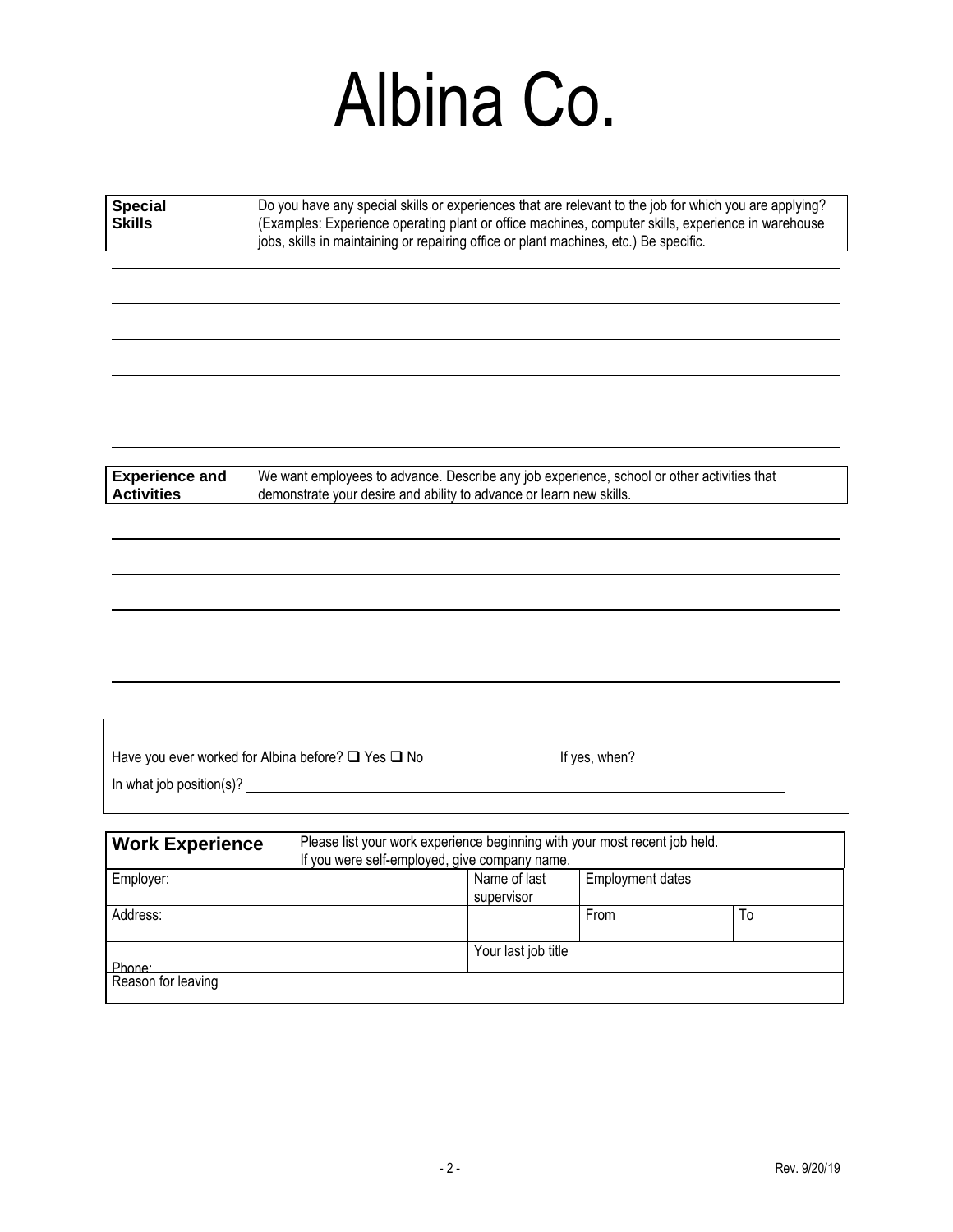List jobs you held, duties performed, skills used or learned, advancements or promotions while you worked for this employer.

| Employer:                                                                                                                    | Name of last<br>supervisor | <b>Employment dates</b> |               |
|------------------------------------------------------------------------------------------------------------------------------|----------------------------|-------------------------|---------------|
| Address:                                                                                                                     |                            | From                    | $\mathsf{To}$ |
| Phone:                                                                                                                       | Your last job title        |                         |               |
| Reason for leaving                                                                                                           |                            |                         |               |
| List jobs you held, duties performed, skills used or learned, advancements or promotions while you worked for this employer. |                            |                         |               |
|                                                                                                                              |                            |                         |               |
|                                                                                                                              |                            |                         |               |
|                                                                                                                              |                            |                         |               |
|                                                                                                                              |                            |                         |               |
|                                                                                                                              |                            |                         |               |
|                                                                                                                              |                            |                         |               |
|                                                                                                                              |                            |                         |               |

| Employer:          | Name of last        | <b>Employment dates</b> |    |
|--------------------|---------------------|-------------------------|----|
|                    | supervisor          |                         |    |
| Address:           |                     | From                    | To |
|                    |                     |                         |    |
|                    | Your last job title |                         |    |
| Phone:             |                     |                         |    |
| Reason for leaving |                     |                         |    |
|                    |                     |                         |    |
|                    |                     |                         |    |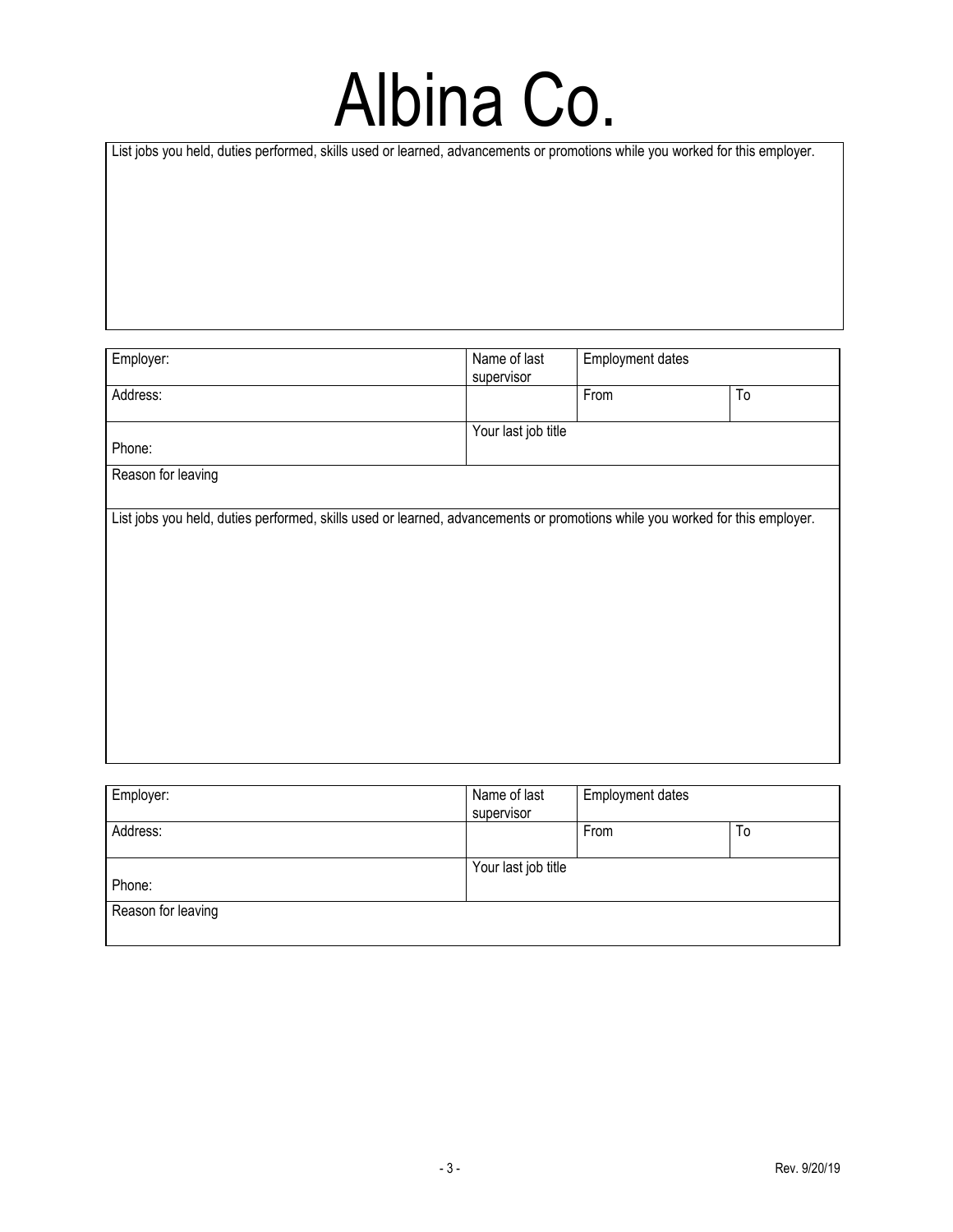List jobs you held, duties performed, skills used or learned, advancements or promotions while you worked for this employer.

### **References**

Please list three references who can provide us with information about your qualifications to perform the job for which you are applying. Business or job-related references are preferable.

| Name | Address | Telephone | Occupation |
|------|---------|-----------|------------|
|      |         |           |            |
|      |         |           |            |
|      |         |           |            |
|      |         |           |            |
|      |         |           |            |
|      |         |           |            |
|      |         |           |            |
|      |         |           |            |
|      |         |           |            |

May we contact your present employer? ❑ Yes ❑ No, because (Please state reason)

#### **Certification**

My signature below certifies that all information in this application is correct and complete to the best of my knowledge and belief and that I understand that providing false, inaccurate, incomplete or misleading information will result in refusal of employment or termination of employment if discovered after date of hire. I acknowledge that the company will verify the accuracy and completeness of the information I have provided and I authorize all entities and individuals identified or discovered during the company's hiring process to provide information regarding my employment, education, character and qualifications. I release all entities and individuals who provide information in accordance with this release from all liability for any damages that may result from furnishing information to the company. I understand that if I am employed, I must join the Union for which I am being hired and conform to the company's rules, policies and procedures.

**I further understand that my employment with the Company shall be probationary for a period of six (6) months or Nine hundred Seventy Six (976) hours, and further that at any time during the probationary period my employment relation with the Company is terminable for any reason by either party.**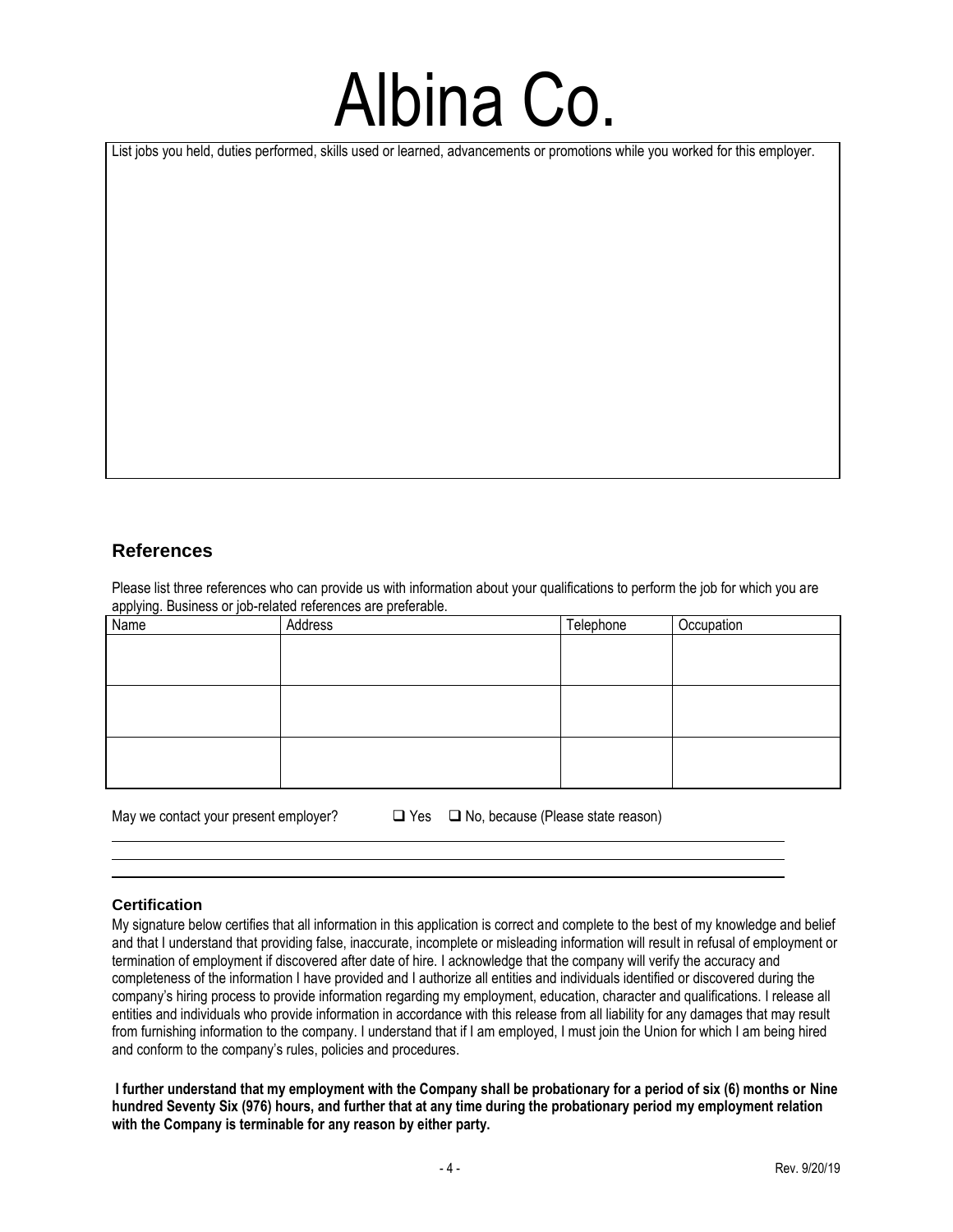As an employee of Albina Co., you will have access to trade secrets, competitively sensitive confidential business information, and/or other proprietary company information. Therefore, a noncompetition agreement is required as a condition of your employment. The agreement is set forth in the attached CONFIDENTIALITY, NON-SOLICITATION AND NON-COMPETITION AGREEMENT.

**I also understand that (1) the Company has a drug and alcohol policy that provides for pre-employment**  testing as well as testing after employment; (2) consent to and compliance with such policy is a condition of **my employment; and (3) continued employment is based on the successful passing of testing under such policy**

Applicant's signature Date Date Controller and Date Date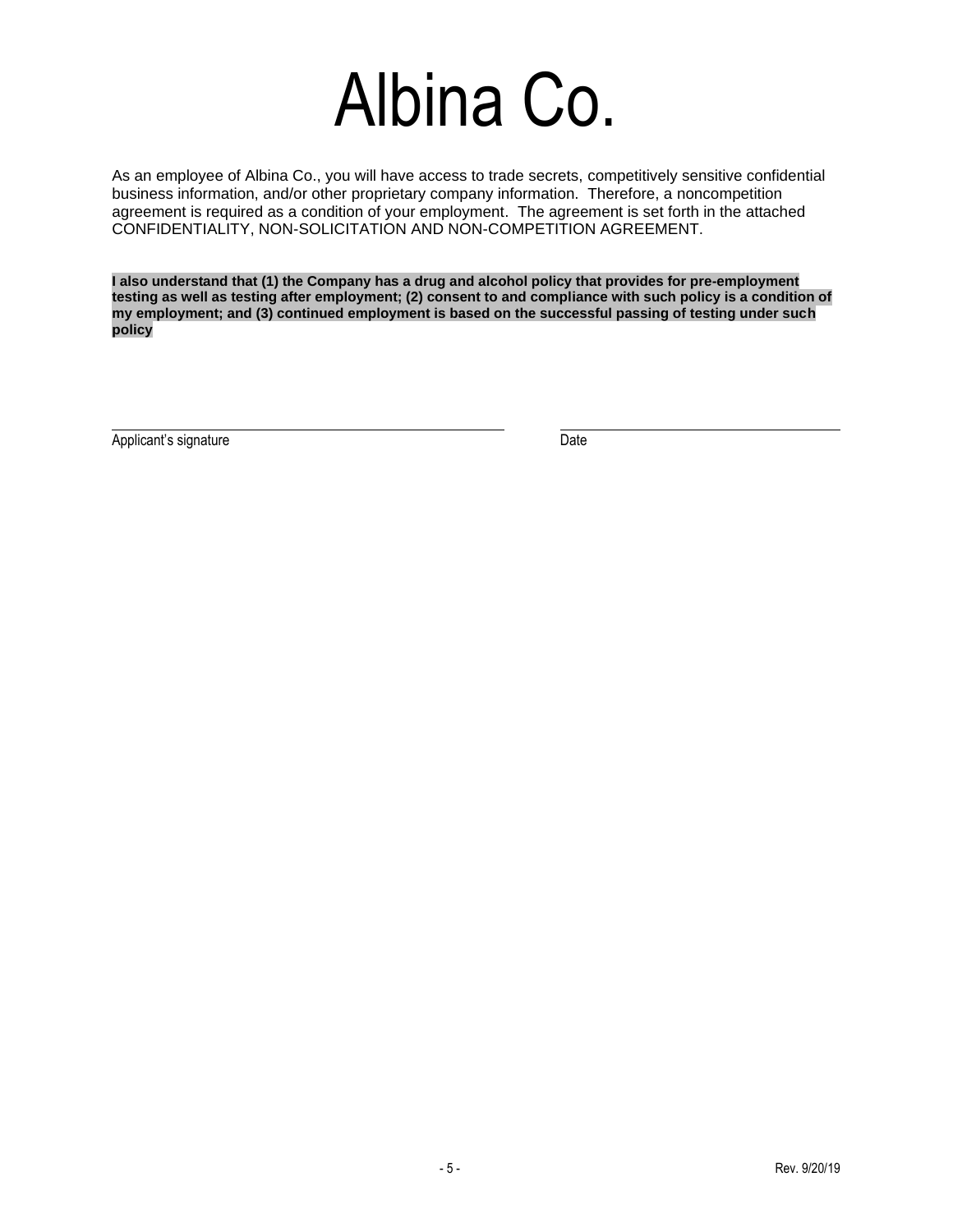### **COPY** of CONFIDENTIALITY, NON-SOLICITATION AND NON-COMPETITION AGREEMENT

Successful applicants are expected to sign on first date of employment

This CONFIDENTIALITY, NON-SOLICITATION AND NON-COMPETITION AGREEMENT (the "Agreement") is made and entered into effective as of \_\_\_\_\_\_\_\_\_\_\_\_\_, (the "Effective Date"), by and between \_\_\_\_\_\_\_\_\_\_\_\_\_\_\_ ("Employee") and Albina Pipe Bending Co., Inc. ("Employer").

#### RECITALS

A. To further its business, Employer, through its employees, has developed and continues to develop proprietary information, techniques and contacts with existing and potential clients.

B. Employee and Employer desire to enter into an employment relationship during the course of which Employer will necessarily disclose its proprietary information, techniques and contacts to Employee and Employee may develop information, techniques and contacts on behalf of Employer, and will have access to certain information not generally known or available to the public relating to the business of Employer.

C. Employee agrees to enter into this Agreement in consideration of his employment with Employer, the compensation paid to Employee by the Employer, training, and other good and valuable consideration, the sufficiency of which is hereby acknowledged.

#### AGREEMENT

NOW, THEREFORE, the parties agree as follows:

#### 1. Protection of Business Interests and Confidential Information.

1.1 Confidential Information. "Confidential Information" includes trade secrets (as defined in the Uniform Trade Secrets Act) and, without limitation, any and all information, however derived and in whatever form the same may exist or be represented, of a confidential, proprietary, secret, sensitive or non-public nature that is, or may reasonably be expected to be, related to:

1.1.1 the planned, anticipated or actual business affairs of Employer including, without limitation, its operating know-how, marketing or business plans and financial strategies;

1.1.2 the financial history, structure, condition, affairs, plans, projections, expectations, successes or failures of Employer and any business, financial, commercial, and/or manufacturing, marketing, distribution, job shop, or materials processing ventures, activities or enterprises in which it has been, now is, or may at anytime hereafter during the term of Employee's employment become, involved;

1.1.3 the identities of past, present or prospective suppliers, vendors, customers, clients and customer contacts, to the extent the identities of such individuals or entities is not generally known to persons not employed or acting on behalf of the Employer; and

1.1.4 the business and affairs of any past, present or prospective supplier, vendor, customer or client of the Employer and any other party(ies) with whom the Employer has cause or occasion to share or exchange information which if generally known to persons not employed or acting on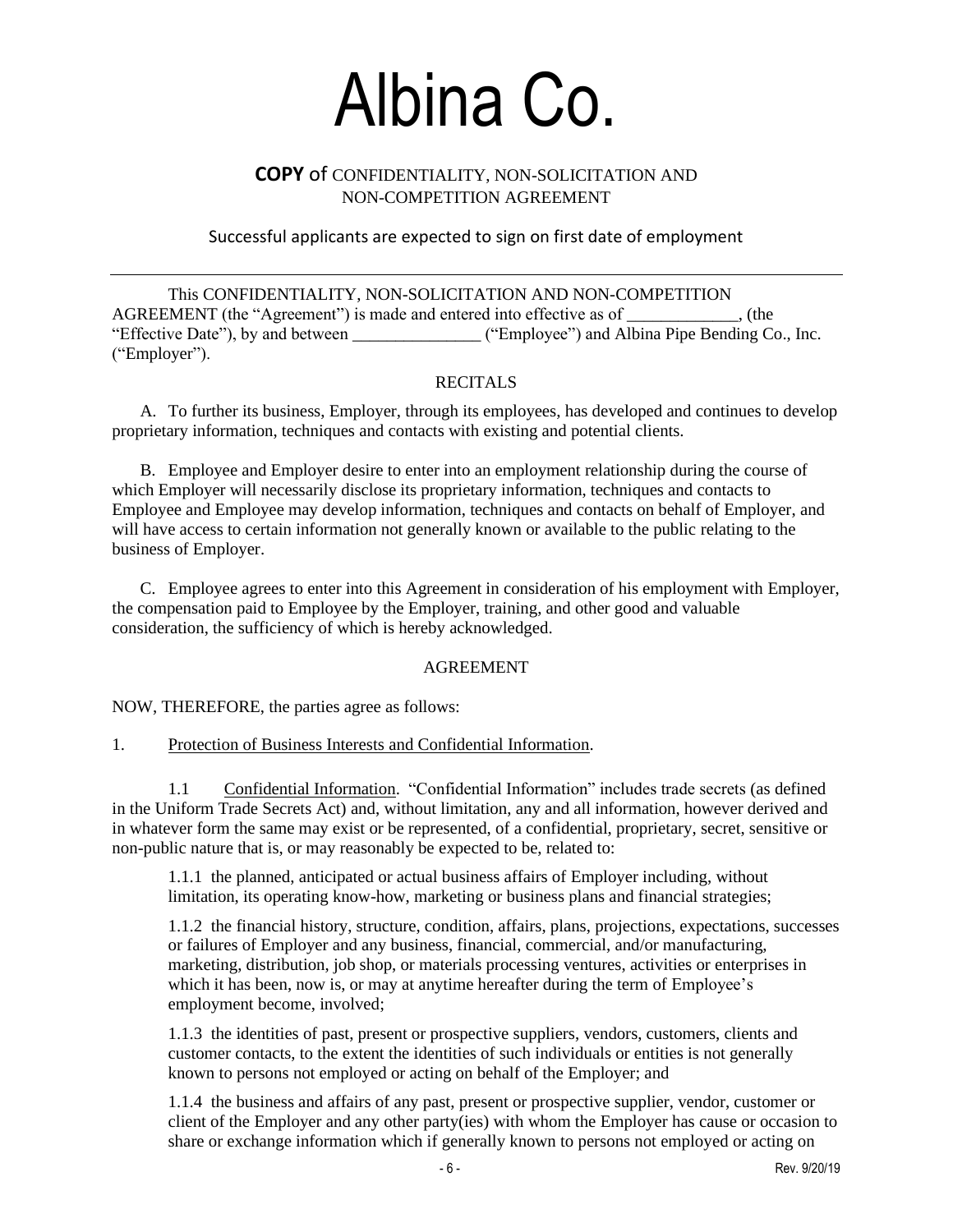behalf of the Employer or such client, prospective customer or other party(ies) would, or could reasonably be expected to, be inconsistent with the best interests of the Employer, such other party(ies), or both the Employer and such other party(ies).

Confidential Information includes information developed by Employee, alone or with others, or entrusted to Employer by its customers, suppliers, partners, affiliates or others. Employee agrees that if at any time Employee ever has any question about whether any particular information is considered Confidential Information, Employee will request clarification from Employer in writing (including by electronic mail).

Confidential Information specifically does not include conduct that constitutes discrimination prohibited by ORS 659A.030, 659A.082 or 659A.112 and that occurred between employees or between an employer and an employee in the workplace or at a work-related event coordinated by the employer or between an employer and an employee off the employment premises. This Agreement is not intended and will not be construed to limit the disclosure of such information.

1.2 Ownership of Confidential Information. Employee acknowledges that all Confidential Information is a valuable asset of Employer and shall continue to be the exclusive property of Employer, whether or not prepared in whole or in part by Employee and whether or not disclosed to Employee or entrusted to Employee's custody in connection with employment by Employer.

1.3 Nondisclosure of Confidential Information. During the term of Employee's employment and thereafter, Employee agrees to hold the Confidential Information of Employer in strict confidence and not disclose the Confidential Information, directly or indirectly, under any circumstances or by any means, to any third person without the express written consent of Employer, except as required in the performance of Employee's job duties. Employee agrees not to use Confidential Information at any time except as authorized by Employer and for the sole benefit of Employer. Employee also agrees to use best efforts to prevent accidental or negligent loss or release of the Confidential Information to any unauthorized person. In addition to the specific covenants contained in this Agreement, Employee agrees to comply with all Employer policies and procedures for the protection of Confidential Information. This paragraph supplements and does not lessen any protections afforded the Confidential Information under state or federal law. If anyone tries to compel Employee to disclose any of the Confidential Information of Employer, by subpoena or otherwise, Employee will immediately notify Employer so that Employer may take any actions it deems necessary to protect its interests. Employee's agreement to protect the Confidential Information of Employer applies both while Employee is employed by Employer, and after Employee's employment with Employer ends, regardless of the reason it ends.

1.4 Return of Confidential Information and Employer Materials. Employee will deliver immediately to the Employer upon Employer's request all Confidential Information. Employee will retain no excerpts, notes, photographs, reproductions or copies of any Confidential Information. Employee will safeguard and return to Employer when his employment ends, or sooner if Employer requests, all information, documents, electronic media and other property in Employee's care, custody or control relating to Employee's employment with Employer or Employer's business, including but not limited to any documents or electronic media that contain any of Employer's Confidential Information. Employee agrees to meet with a designated representative of Employer at the time of or shortly after the termination of Employee's employment to review Employee's obligations under this Agreement.

2. Non-Solicitation of Customers or Employees. Employee hereby expressly covenants and agrees that during Employee's employment with Employer and for a period of eighteen months immediately following termination of Employee's employment with Employer (whether termination is initiated by Employer, Employee, or the mutual agreement of the parties) (the "Restricted Period"), Employee will not, either for himself or on behalf of any other person or entity, directly or indirectly solicit to provide or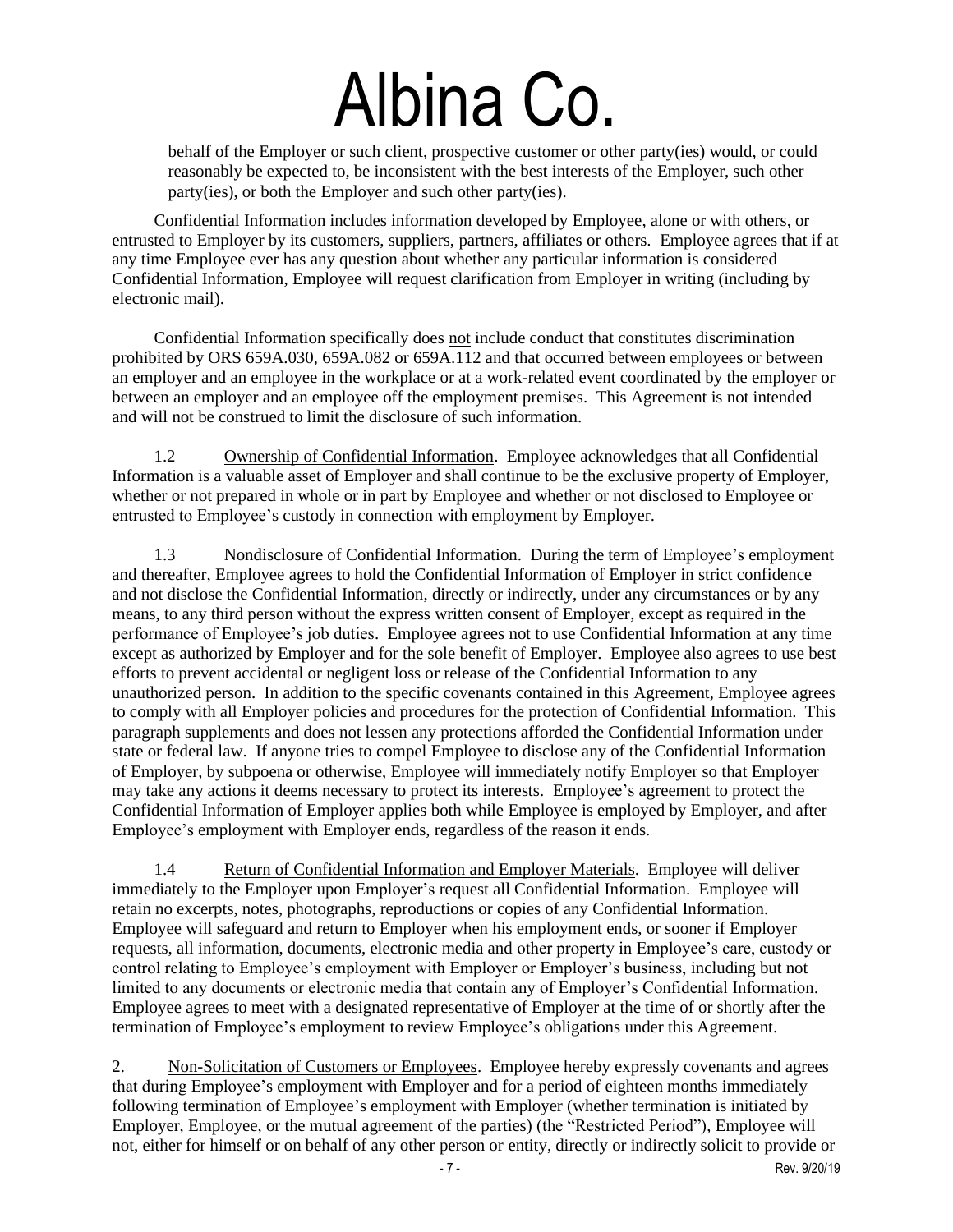actually provide services to, or conduct or transact business with, any Customer of Employer which are similar to the services distributed or provided by Employer. Further, for the same period, Employee will not employ or solicit for employment any person who was an employee of Employer at any time in the six months immediately preceding termination of Employee's employment.

For purposes of this covenant, a "Customer of Employer" includes: (a) any person or entity to whom Employer provided services at any time in the 24 months immediately preceding termination of Employee's employment with Employer; (b) any person or entity Employer has actively solicited at any time in the 24 months immediately preceding termination of Employee's employment with Employer; or (c) any person or entity with whom Employee has had contact on behalf of Employer in the 24 months immediately preceding termination of Employee's employment with Employer.

#### 3. Non-Competition.

3.1 Business Opportunities. Employee agrees that any business opportunities related to the business of Employer that Employee learns of or obtains while employed by Employer (whether or not during working hours) belong to Employer, and Employee will pursue them only for the benefit of Employer.

#### 3.2 Covenant Not To Compete.

3.2.1 Employee recognizes and acknowledges that Employee's employment is an administrative, executive or professional position and that Employee: (a) performs predominantly intellectual, managerial or creative tasks; (b) exercises discretion and independent judgment; and (c) earns a salary and is paid on a salary basis. Employee further acknowledges that he was informed in a written employment offer received at least two weeks before the first day of employment that a noncompetition agreement would be required as a condition of Employee's employment.

3.2.2 Employee acknowledges that he has access to information that derives actual or potential independent economic value from not being generally known to the public or to other persons who can obtain economic value from its disclosure or use and Employer makes reasonable efforts to maintain its secrecy, as well as competitively sensitive confidential business and professional information.

3.2.3 Employee agrees that during Employee's employment with Employer and during the Restricted Period, Employee will not directly or indirectly be employed by, own, manage, operate, join, participate in, have an interest in, or benefit in any way from any business that is competitive with Employer's business or Employer's reasonably anticipated business, including but not limited to any company in the business of metal bending and/or fabrication, and shall not, directly or indirectly, prepare to participate in a business that is competitive with Employer's business or Employer's reasonably anticipated business. This restriction shall apply to any geographic area in which Employer conducts or pursues business, or in which Employer has made reasonably definite efforts to conduct or pursue business at the time Employee's employment with Employer ends.

3.2.4 At least two weeks prior to beginning employment for any actual or potential competitor of Employer during the Restricted Period, Employee agrees to inform Employer if Employee has accepted, or plans to accept, or has been offered, or may be offered, employment with any competitor or potential competitor of Employer. Employee further agrees to give at least two weeks advance written notice to Employer of the name and location of any business with whom he accepts employment during the Restricted Period, or of his intention to go into business for himself during the Restricted Period, and the nature and location of such business, and in either case to respond promptly, fully, and accurately to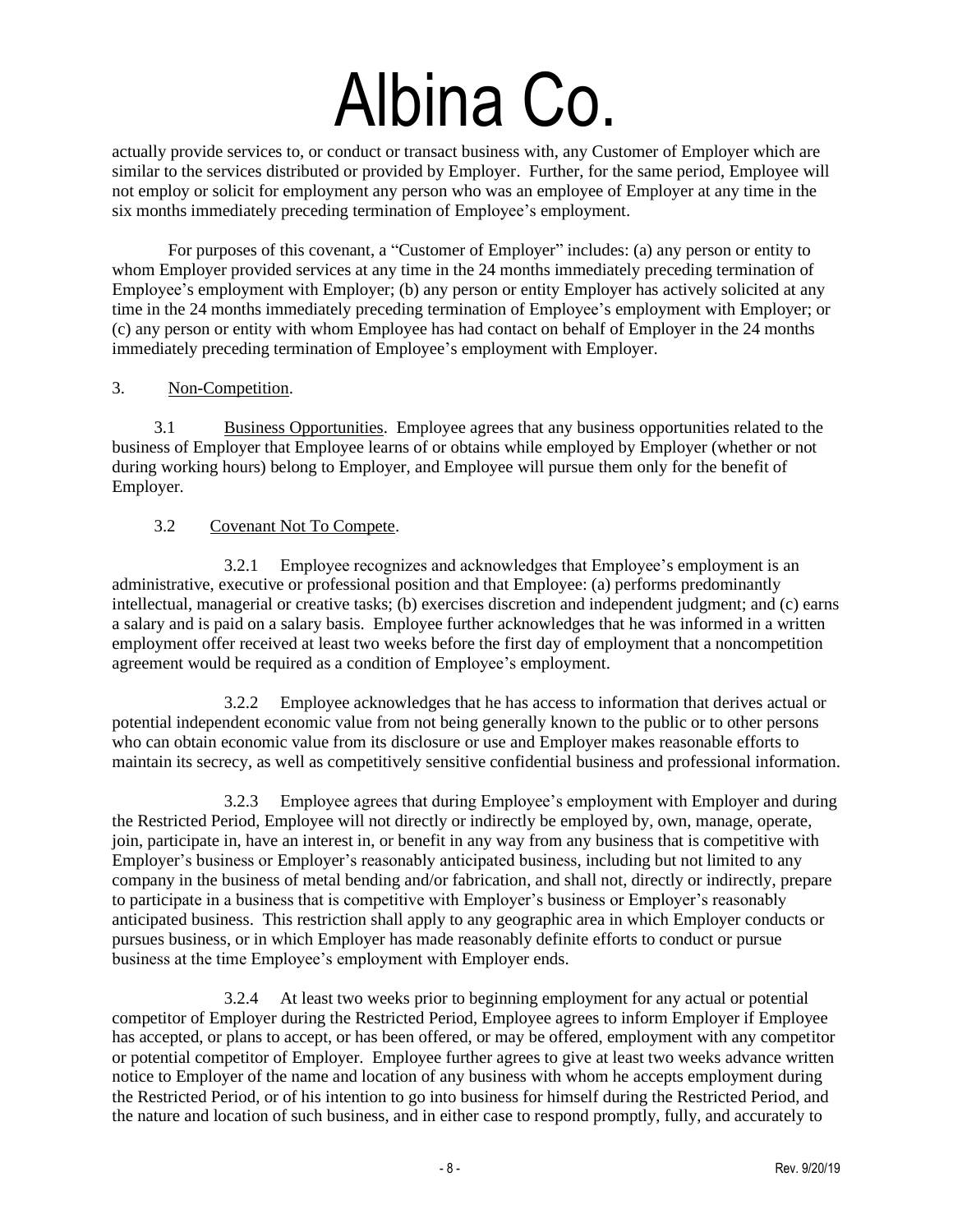written inquiries for any further information that Employer may reasonably require in order to assure itself that there has not been or will not be a violation of the provisions of this Agreement.

3.2.5 Employee agrees to fully inform any employer he has subsequent to his employment with Employer, of the restrictions imposed on Employee pursuant to this Agreement.

4. Tolling of Restricted Period. In the event of a violation of the nonsolicitation and noncompetition obligations set forth in Sections 2 and 3 of this Agreement, the Restricted Period will not be reduced by any time the Employee was in violation of those obligations. The Restricted Period will be tolled and extended by the amount of time of any violation.

5. Equitable Relief. Employee acknowledges that the provisions of this Agreement are essential to Employer and that a breach of any provisions of this Agreement can create a severe and unfair business disadvantage that cannot be adequately remedied by traditional legal recourse to damages. Accordingly, Employee agrees that any breach or threatened breach by Employee of this Agreement shall entitle Employer, in addition to any other legal remedies available to it, to apply to any court of competent jurisdiction to obtain a temporary restraining order, injunction, or other equitable relief to prevent or curtail any breach or breach of this Agreement, without having to post a bond or to show actual money damages, subject to having a hearing as soon as possible. If a bond is required in any action to enforce a right under this Agreement, including an action for a Temporary Restraining Order or Preliminary Injunction, Employee agrees that a reasonable amount of such bond is \$1000. Nothing contained in this Agreement should be construed as prohibiting the Company from pursuing any other legal remedies available to it for such violation or threatened violation, including the recovery of any damages for Employee's breach or threatened breach.

6. Employee Duty to Provide Current Addresses. Employee agrees that Employee will provide to Employer, and at all times during Employee's employment will maintain with Employer, a current mailing address and electronic mail address where Employee will receive mail, and a current phone number.

#### 7. Miscellaneous.

7.1 Entire Agreement. This written Agreement is intended as the full expression of the representations and mutual promises and covenants of the parties with respect to ownership and nondisclosure of Confidential Information, nonsolicitation or noncompetition. Representations, promises and covenants not expressed in this written Agreement relating to the subject matter covered are of no force and effect and neither party is entitled to rely thereupon. This Agreement may only be amended in writing, specifically identifying this Agreement and the provision(s) to be amended, signed by both Employee and Employer's President.

7.2 Binding Effect. Employer may freely assign its rights and delegate its duties under this Agreement, and the covenants, terms and conditions of this Agreement shall bind and inure to the benefit of the successors and assigns of Employer. The parties acknowledge and agree that in employing Employee hereunder Employer relies solely upon the personal qualifications, skills, aptitudes and training of Employee. Therefore, Employee shall have no right to assign either this Agreement or any of his rights as an employee, excepting only the right of Employee to receive compensation from Employer. It is recognized that, if there is a change in control of Employer or Employer is acquired in the future, there is no obligation on the part of any successor or purchaser to retain Employee in any capacity.

7.3 Severability. The parties understand and intend that each restriction agreed to by Employee above shall be construed as separable and divisible from every other restriction; that the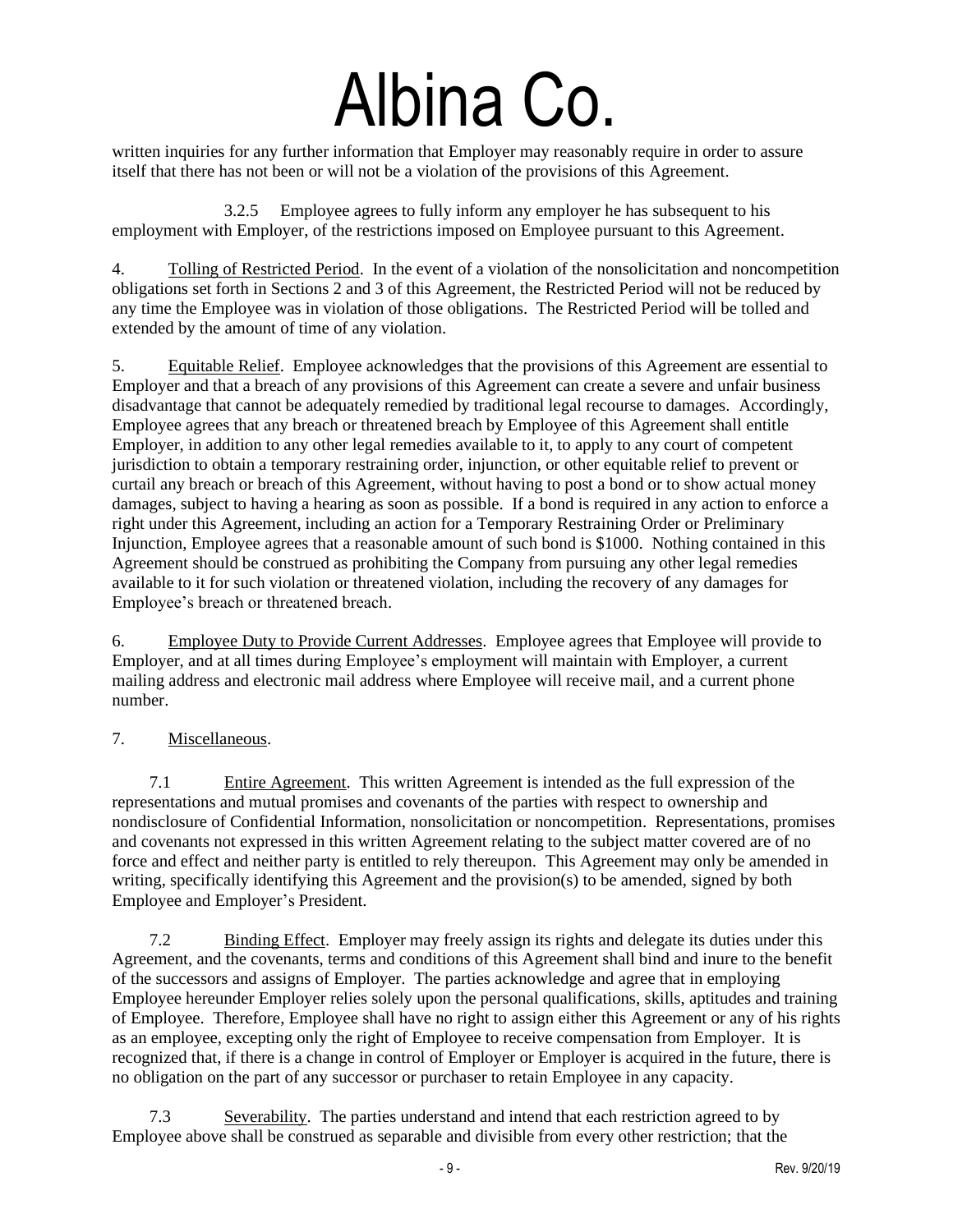enforceability of any one restriction shall not limit the enforceability, in whole or in part, of any other restriction; and that one or more of all of such restrictions may be enforced in whole or in part as the circumstances warrant. If any portion of this Agreement is held to be invalid or unenforceable for any reason, the remaining covenants or terms of a covenant shall remain in full force and effect to the maximum extent permitted by law, and may be equitably reformed to ensure the maximum protection of Employer's legitimate business interests allowed under the law.

7.4 No Disparagement or Interference. Employee will not disparage Employer or its business and will not interfere with the relationships of Employer with its customers, joint venture partners, investors, employees, vendors, bankers or others. This applies both while Employee is employed by Employer and after his employment by Employer ends, regardless of the reason it ends. However, nothing in this provision is intended or will be interpreted to prevent Employee from disclosing or discussing conduct that constitutes discrimination prohibited by ORS 659A.030, 659A.082 or 659A.112 and that occurred between employees or between an employer and an employee in the workplace or at a work-related event coordinated by the employer or between an employer and an employee off the employment premises.

7.5 Warranty and Disclosure. Employee represents and warrants that he has disclosed all facts, if any, pertaining to any restrictions on his ability to enter into this Agreement. Employee further represents and warrants that he is not bound by any agreements with third parties that would prevent him from lawfully performing all duties requested of Employee by Employer.

7.6 Reasonableness of Terms. Employee acknowledges that the terms of this Agreement are reasonable and necessary to protect the legitimate business interests of Employer from unfair competition. Employee acknowledges that if his employment with Employer ends, his experience and capabilities are such that Employee can obtain other employment that does not violate this Agreement, and that an injunction to enforce this Agreement will not prevent Employee from earning a reasonable livelihood.

7.7 Controlling Law. This Agreement shall in all respects, including all matters of construction, validity, and performance, be governed by and construed and enforced in accordance with the laws of the State of Oregon. Any legal proceeding in connection herewith shall be brought in Washington County, Oregon.

7.8 Nonwaiver. Employee understands that the failure of either party to insist upon or enforce strict performance by the other of any provision of this Agreement or to exercise any right, remedy or provision of this Agreement will not be interpreted or construed as a waiver or relinquishment to any extent of such party's right to consent or rely upon the same in that or any other instance; rather, the same will be and remain in full force and effect.

7.9 Review of Agreement; Consultation with Legal Counsel. Employee acknowledges that Employee has carefully read this Agreement, that Employee understands its terms, that all understandings between Employer and Employee relating to the subjects covered in the Agreement are contained in it, and that Employee has entered into this Agreement knowingly and not in reliance on any promises or representations by Employer other than those contained in this Agreement. Employee further acknowledges that Employee has been given the opportunity to discuss this Agreement with his own legal counsel and has taken advantage of that opportunity to the extent Employee wishes to do so.

7.10 Attorney Fees. In the event any controversy or claim arises under this Agreement, the prevailing party shall be entitled to its reasonable costs, disbursements and attorney fees together with all expenses which it may reasonably incur, including but not limited to, costs incurred in searching records, expert witness and consultant fees, discovery depositions whether or not introduced into evidence in the trial, hearing or other proceeding and travel expenses in any arbitration, trial or other proceeding,